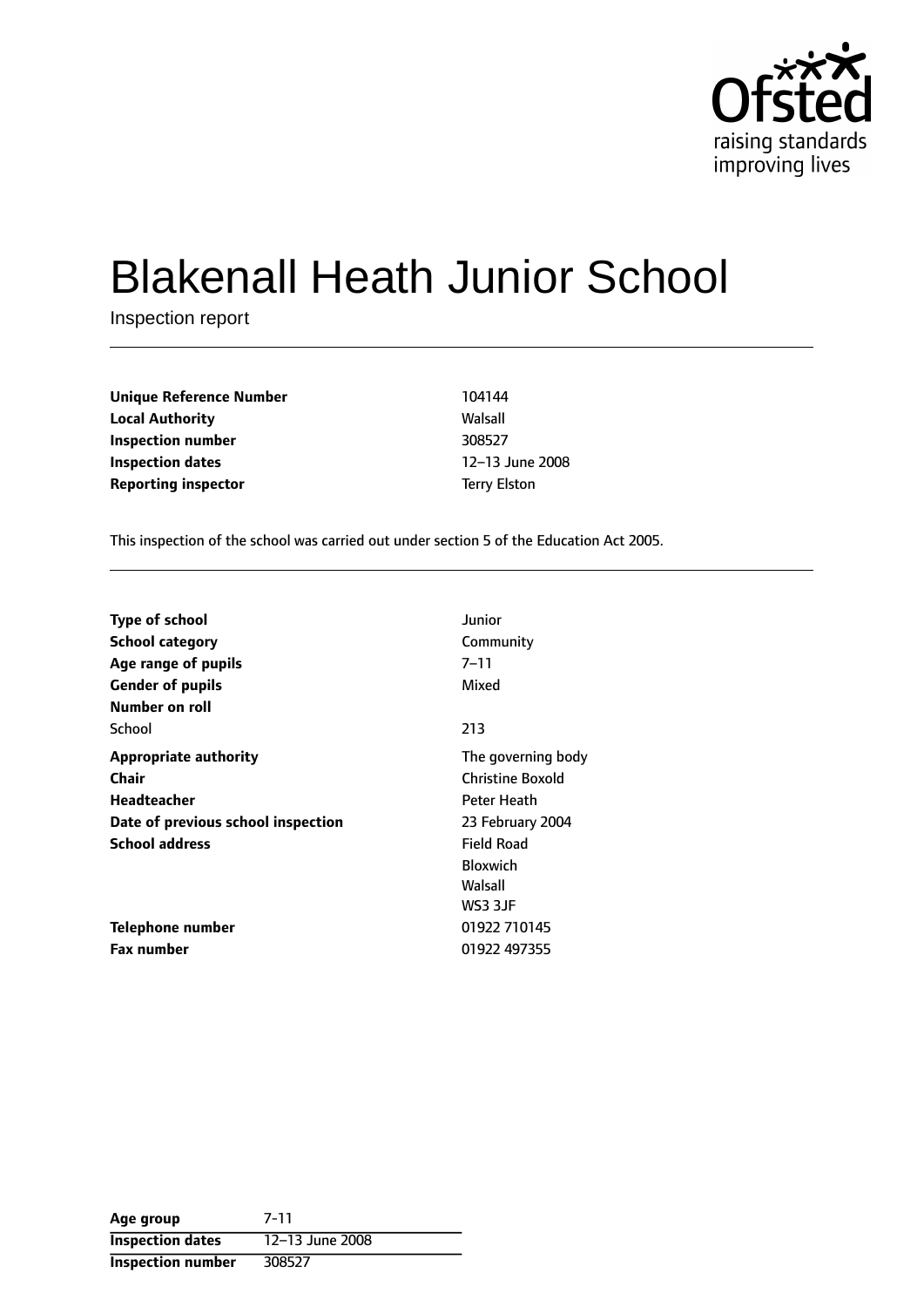.

© Crown copyright 2008

#### Website: www.ofsted.gov.uk

This document may be reproduced in whole or in part for non-commercial educational purposes, provided that the information quoted is reproduced without adaptation and the source and date of publication are stated.

Further copies of this report are obtainable from the school. Under the Education Act 2005, the school must provide a copy of this report free of charge to certain categories of people. A charge not exceeding the full cost of reproduction may be made for any other copies supplied.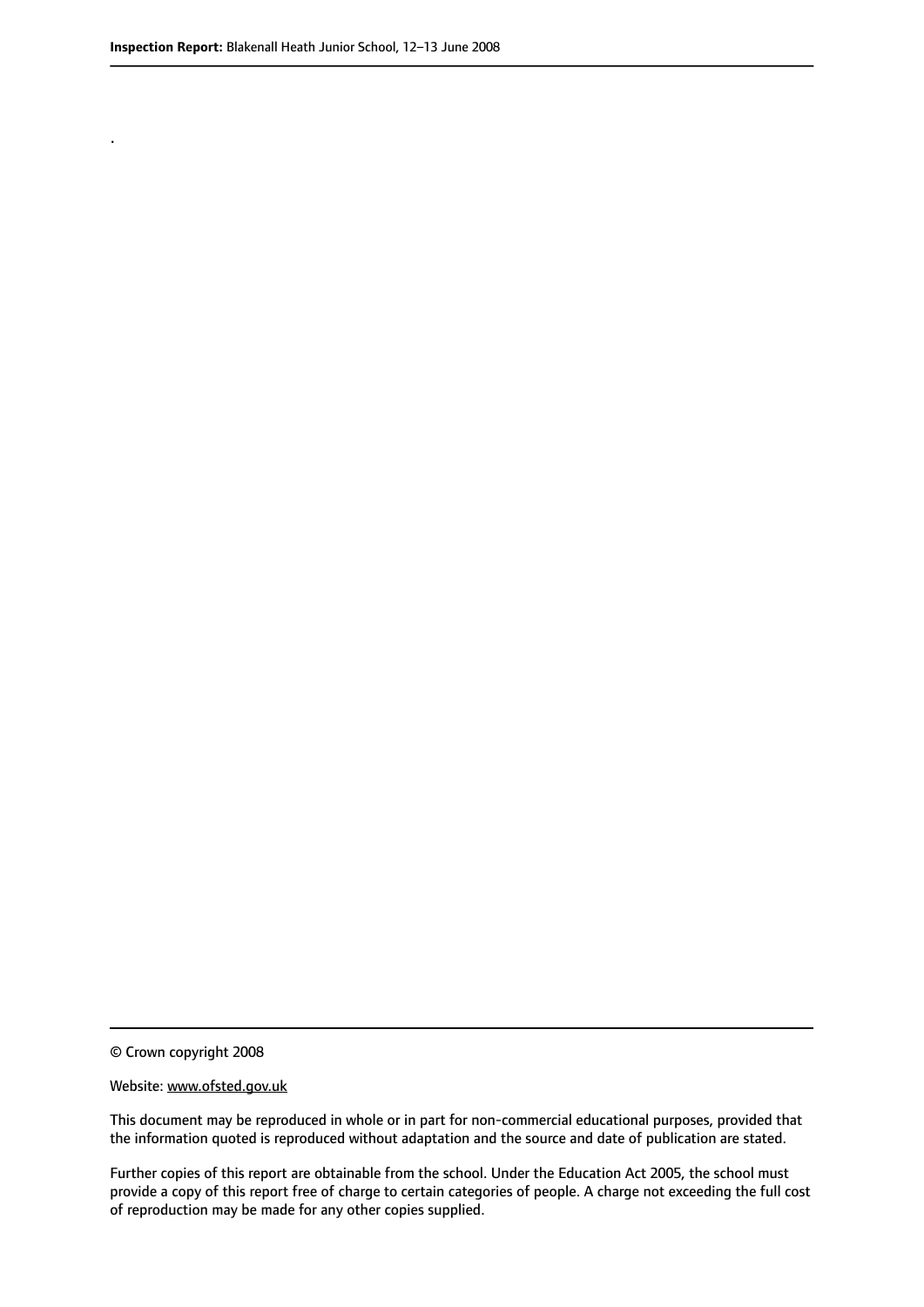# **Introduction**

The inspection was carried out by two Additional Inspectors.

## **Description of the school**

This average-sized school admits pupils mostly from the small town of Bloxwich. Nearly all pupils come from White British families and speak English astheir first language. The proportion of pupils who are eligible for free school meals is much higher than normally found. Over a third of pupils have learning difficulties and/or disabilities. Pupils' attainment on entry, particularly in terms of language development, is below average.

## **Key for inspection grades**

| Grade 1 | Outstanding  |
|---------|--------------|
| Grade 2 | Good         |
| Grade 3 | Satisfactory |
| Grade 4 | Inadequate   |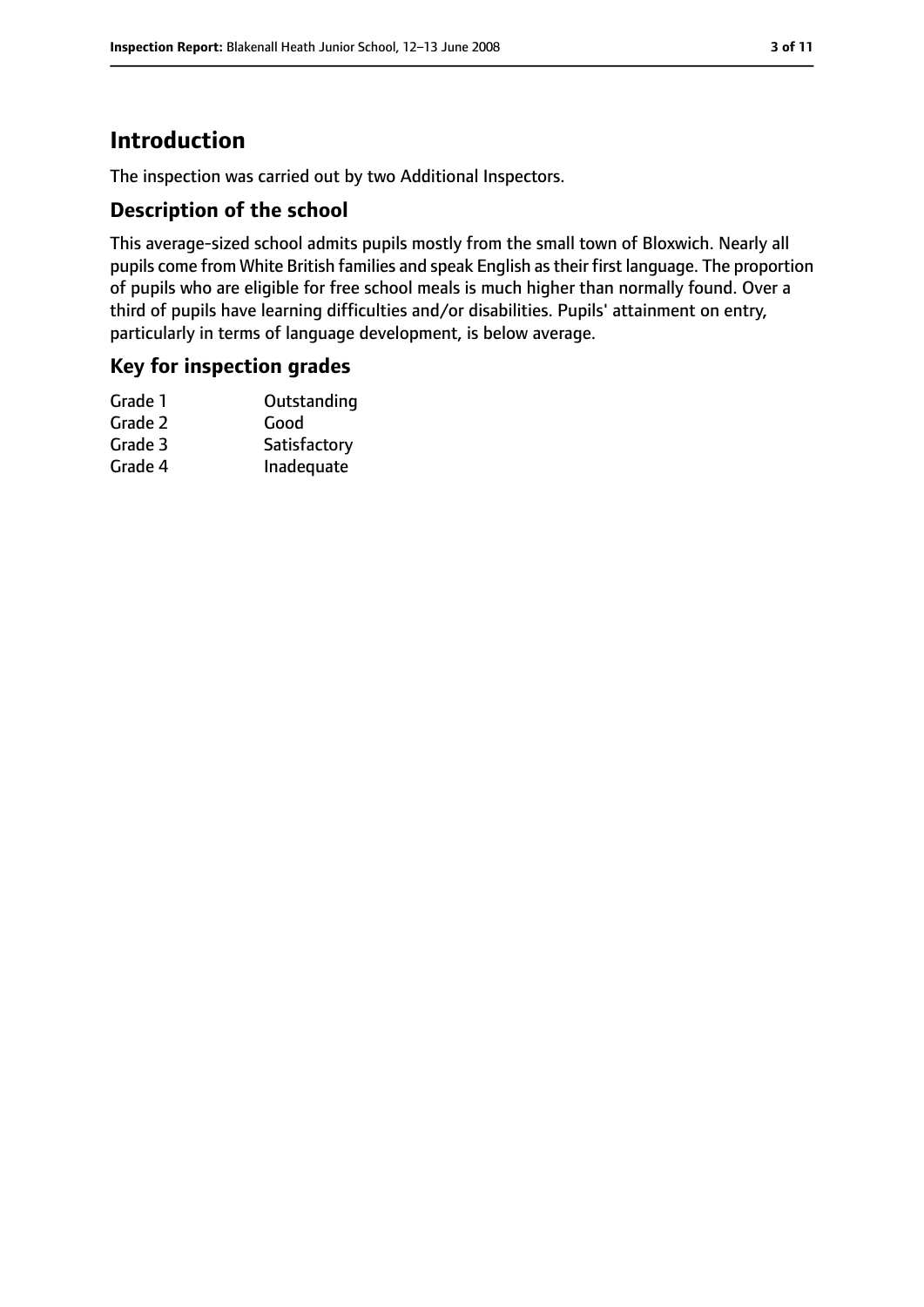# **Overall effectiveness of the school**

#### **Grade: 3**

The school's provision is satisfactory. Pupils make steady progress from their starting points but, while their achievements are satisfactory, standards are below average by the end of Year 6, and particularly so in science.

The development of pupils' personal and social skills is a significant strength of the school. They enjoy coming to school and try hard to succeed. Attendance is satisfactory. Nearly all attend regularly, and rigorous measures to reduce unnecessary absences have proved effective. They behave well, both in class and around the school because adults make the rules clear and apply them fairly and consistently. They take responsibility readily, and make an important contribution to the improvement of their community by being involved in the school council and by acting as members of the Buddy Patrol to ensure that pupils are safe and happy at break times.

Pupils gain a good understanding of the need to live healthy lives through the effective personal, social and health education curriculum. They speak knowledgeably about the right foods to eat and enjoy the regular opportunities for physical exercise. The curriculum is enriched by a wide range of visits and visitors that help bring topics to life. The planning for pupils with learning difficulties and/or disabilities is good, and recent initiatives to improve pupils' writing skills in groups withdrawn from classes are bearing fruit. However, some of these pupils are also taken out for mathematics work, and this means they spend four mornings a week without the stimulus of other pupils in the class.

Pupils speak highly of their teachers, whom they say are 'kind and helpful'. Teachers work hard at developing good relationships with pupils, which helps to make school a happy place. They are good at explaining new work and using questions to check that pupils understand. Their subject knowledge is generally good, although the school is rightly focusing on improving their skills in the teaching of experimental work in science in order to raise standards.

Parents are pleased with the school and are justified in feeling that it cares for their children well. Pupils feel safe at school because adults make it very clear that they should respect one another's feelings. As one pupil put it, 'It's great here because we make really good friends and never get bullied.' The school tracks pupils' progress carefully, and most teachers use this information effectively to show them how to move on to the next levels in their learning. The leaders recognise the need to ensure that this is the case for all teachers if standards are to be raised further.

The headteacher has helped to create a strong sense of teamwork amongst staff. His vision is clear, and expectations of pupils' work and behaviour are high. He is rightly proud of the way pupils have a reputation in the area for their politeness and responsible behaviour. He is supported enthusiastically by other leaders who evaluate the effectiveness of their areas of responsibility competently. The governing body supports the school enthusiastically and is not afraid to hold the leaders to account. This helps to explain why the school has made improvements since the last inspection and why it is set to do even better.

#### **What the school should do to improve further**

■ Raise standards and improve the teaching and learning in science, particularly relating to experimental work.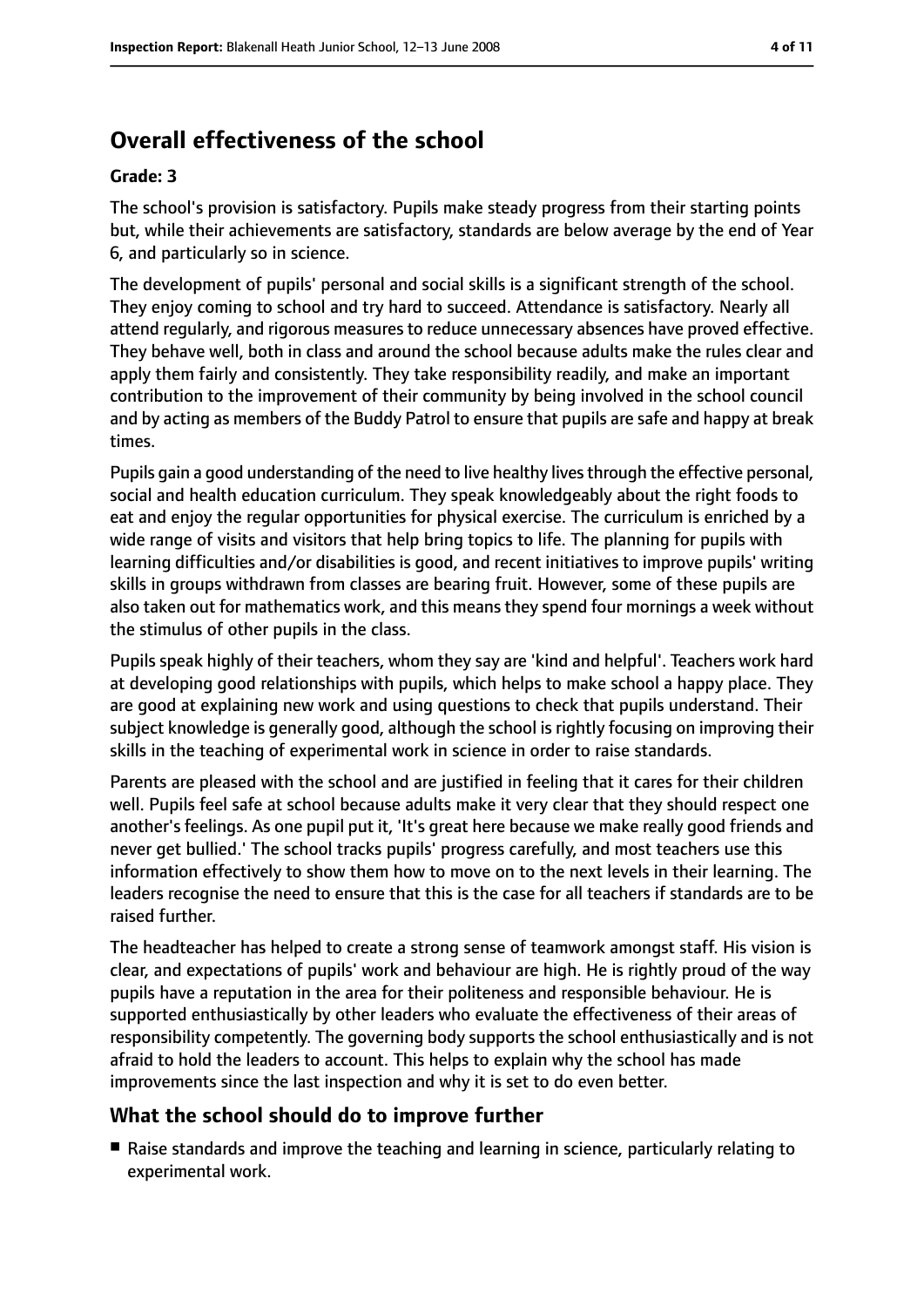- Ensure that teachers make it clear to pupils how they can move on to the next steps in their learning.
- Give pupils with learning difficulties and/or disabilities more opportunities to work alongside others in their class.

## **Achievement and standards**

#### **Grade: 3**

Pupils' standards by Year 6 in English, mathematics and science are below average. This represents satisfactory achievement and steady progress given their low starting points. Standards have risen steadily over the last five years in English and mathematics, but in science they have not made the same gains and results were very low in the 2007 national tests. This year, while standards in science show an improvement, pupils' experimental skills are still weak compared with other aspects of the subject. Pupils' writing skills have had an adverse affect on the overall English results in the past. However, new initiatives to include more writing tasks in all subjects and specialist teaching for pupils with learning difficulties are starting to raise standards. More able pupils make satisfactory progress overall, and do well in mathematics because teachers give them tasks that make the most of their skills.

## **Personal development and well-being**

#### **Grade: 2**

Nearly all pupils attend regularly and say how much they enjoy school because of the friends they make and the interesting lessons. Their spiritual, moral, social and cultural development is satisfactory. Pupils develop a clear sense of right and wrong and behave well. They speak knowledgeably about how to stay safe and live healthily. One put it in a nutshell when stating, 'If you don't eat the right food and keep fit you get weak and can't run fast.' They show good levels of maturity as they think deeply about issues such as personal safety and bullying, and are never afraid to ask questions to make things clearer. They show their concern for their school community by making improvements through the school council. They raise substantial funds for charities and act as members of the 'Buddy Patrol' to help keep pupils safe. They are adequately prepared for the future and enjoy worthwhile opportunities to be involved in mini-enterprise projects, such as working with a local organisation to produce a school magazine. Most have a reasonable idea of their targets from their teachers and what they need to do to improve. This varies from class to class however, and the school recognises the need to make this more consistent.

# **Quality of provision**

#### **Teaching and learning**

#### **Grade: 3**

A strength of the teaching is the way teachers forge good relationships with pupils so that they have the confidence to answer questions and without fear of failure. Teachers manage behaviour well with high expectations and clear rules that pupils respect. They capture pupils' interest effectively by using interactive whiteboards to illustrate their teaching. For example, one teacher helped pupils grasp the idea of probability by showing on the whiteboard whether an outcome was 'likely', 'certain' or 'unlikely'. Teachers generally plan literacy and numeracy lessons well to give pupils a good balance of whole-class work and group tasks matched to their abilities. In a few cases however, the level of challenge is similar for all pupils, and while some cruise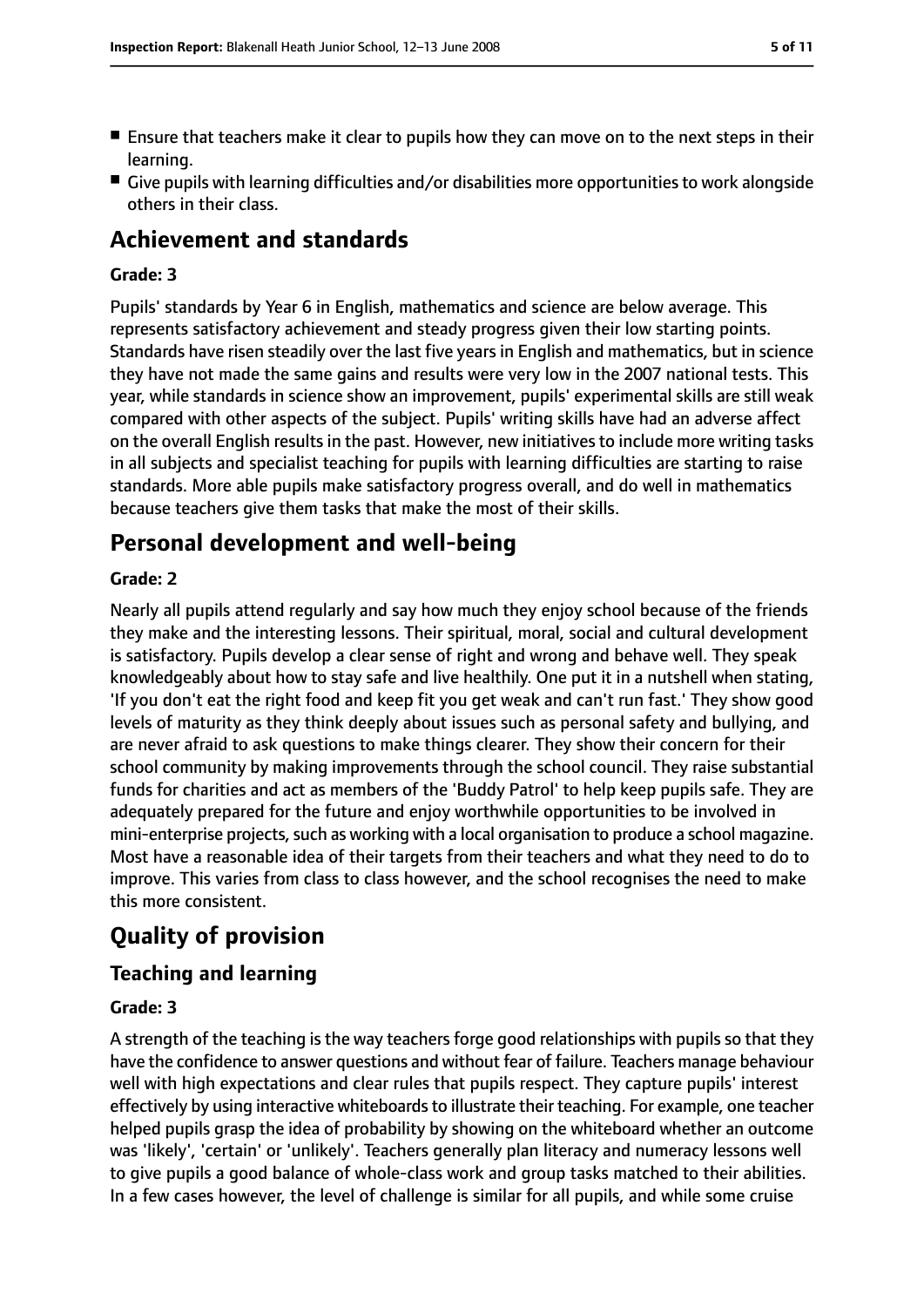through the work, others find it too hard. Teachers use 'talking partners' effectively to enable pupils to share ideas with each other and this approach leads to some good learning. While teachers' subject knowledge is generally good, not all feel confident in planning work at the right level in science, and this restricts pupils' progress.

Teachers assess pupils' work regularly using detailed systems that give a clear picture of their progress. Their marking is good in writing, where it provides clear guidance on how pupils can improve, but less helpful in other subjects where it is often only ticks, crosses and brief comments on how well they have done.

## **Curriculum and other activities**

#### **Grade: 3**

The curriculum has a strong focus on literacy and numeracy skills, which ensures that pupils gain confidence in reading and number. In writing, the school has recently focused on encouraging pupils to write more in all subjects in order to raise standards and this approach is working. The curricular provision for pupils with learning difficulties and/or disabilities is satisfactory, but involves too much time out of mainstream lessons for some of them. In one mathematicslesson where they were included with other pupils, they coped very well with good support from the teaching assistant and were justifiably proud of their achievements.

The school provides a good range of popular activities at lunchtime and after school to extend learning and some useful visits to add interest to topics. Provision for personal, social and health education is good, and gives pupils valuable opportunities to discuss their worries and learn how to stay healthy.

#### **Care, guidance and support**

#### **Grade: 2**

The good care, guidance and support are valued very highly by both pupils and parents. As one parent said, 'The staff are good at communicating with us on important issues such as behaviour and bullying.' Teachers are thorough in their recording of pupils' academic and personal development, but do not always make clear to pupils what they need to do to move up to the next level. The school rightly has this as one of its main priorities for improvement. Health and safety procedures are good and reviewed regularly to ensure pupils' well-being. As a result, the school is a secure and happy place in which pupils enjoy learning. Child protection systems are robust and all staff have had good recent training. The school does much to encourage pupils to adopt healthy lifestyles, as has been recognised by a recent Healthy Schools award. The school has strong links with other professionals such as education welfare officers and health staff who provide valuable support for the school.

## **Leadership and management**

#### **Grade: 3**

The headteacher leads with a clear focus on raising standards and developing pupils' personal skills. He is not afraid to take on initiatives that will improve the school and has developed good partnerships with other schools to make the best of each other's expertise. The headteacher is supported well by other senior staff who share his vision and work well as a team. The leaders have good systems to evaluate the school's effectiveness based on rigorous analysis of pupils' progress and they use this information well to set the school's future priorities. For example,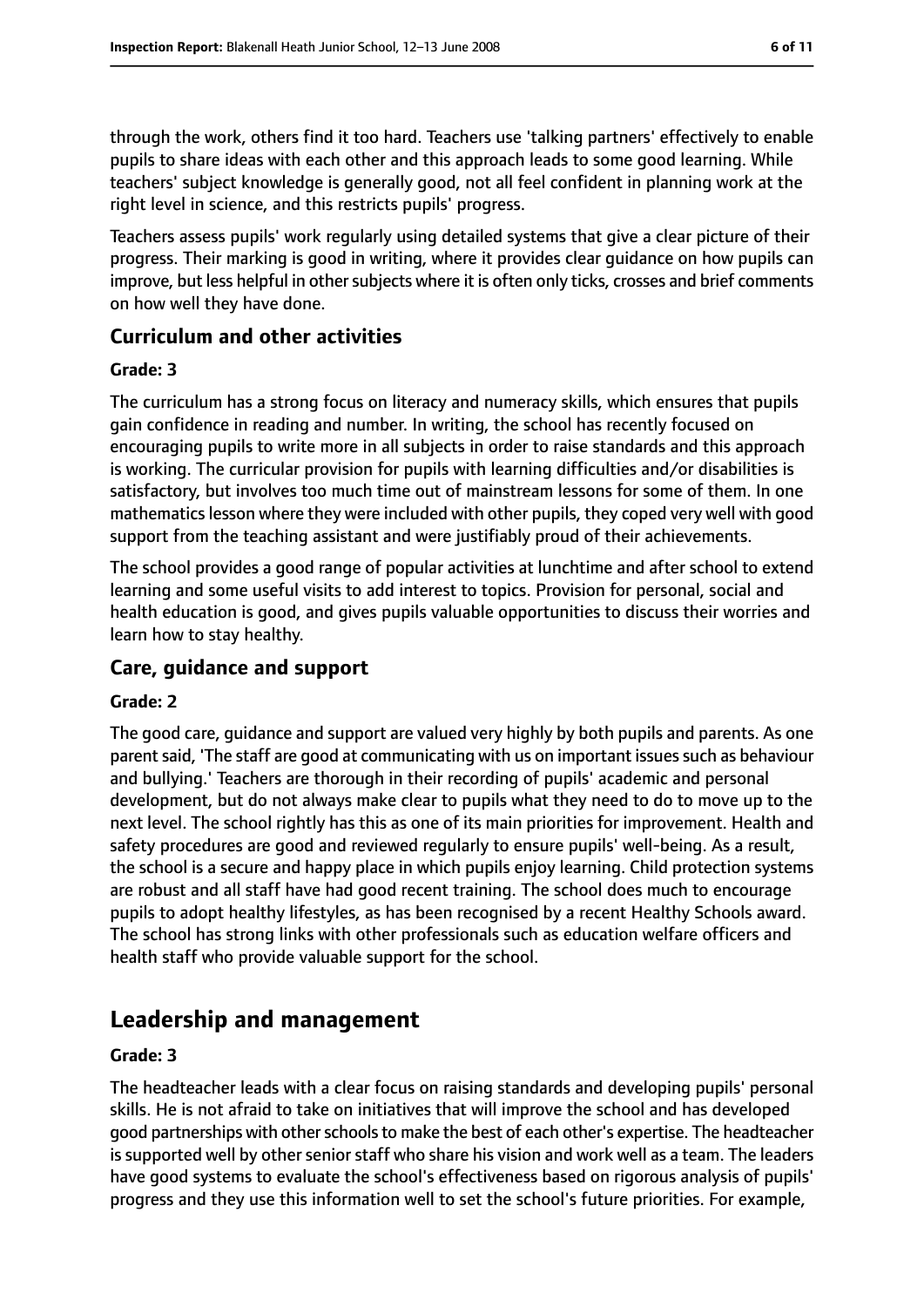when test results showed that pupils' writing was weak, the school focused on providing more opportunities for them to write in all subjects and this raised standards. The same is now happening in science where more emphasis is being placed on investigational work and improving teachers'subject knowledge. The leaders monitor and evaluate the quality of teaching regularly, but not always with the necessary rigour to ensure that lessons are consistently good and assessment is always used effectively. Governors are both critical and supportive and have a secure grasp of what needs to be done to raise standards. Few, however, have the time to come into school and evaluate the provision first hand.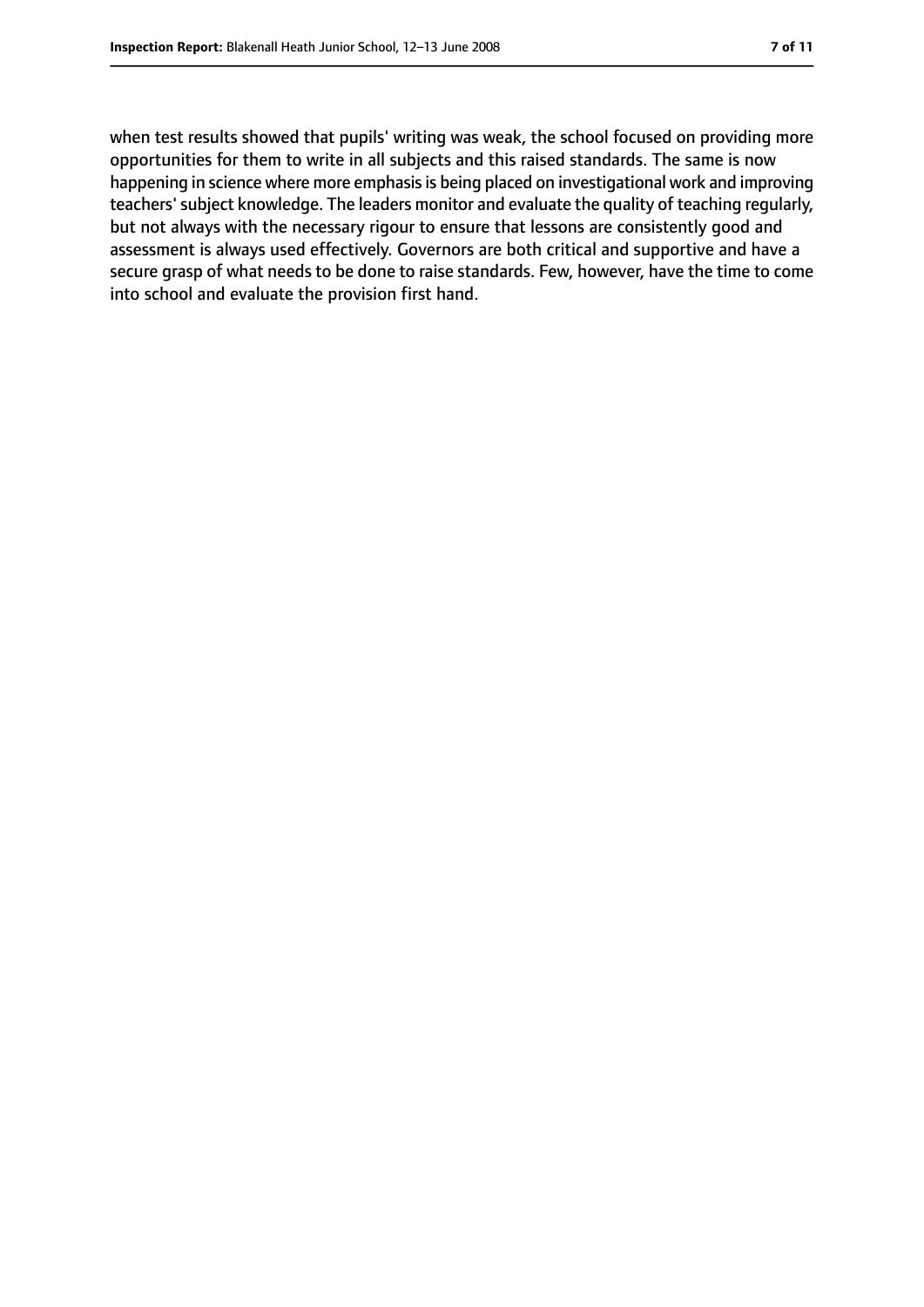**Any complaints about the inspection or the report should be made following the procedures set out in the guidance 'Complaints about school inspection', which is available from Ofsted's website: www.ofsted.gov.uk.**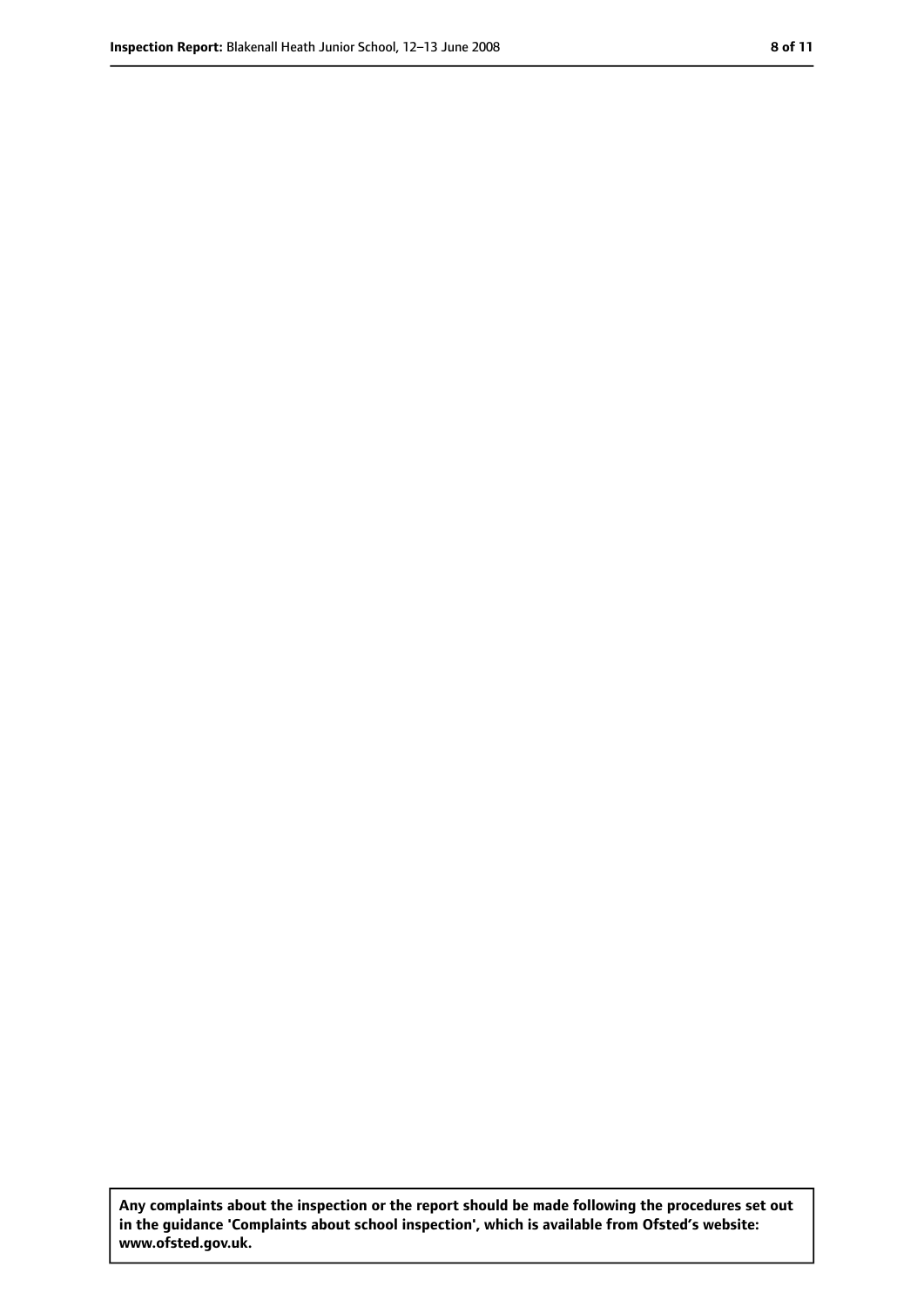# **Inspection judgements**

| $^{\backprime}$ Key to judgements: grade 1 is outstanding, grade 2 good, grade 3 satisfactory, and | <b>School</b>  |
|----------------------------------------------------------------------------------------------------|----------------|
| arade 4 inadequate                                                                                 | <b>Overall</b> |

## **Overall effectiveness**

| How effective, efficient and inclusive is the provision of education, integrated<br>care and any extended services in meeting the needs of learners? |     |
|------------------------------------------------------------------------------------------------------------------------------------------------------|-----|
| Effective steps have been taken to promote improvement since the last<br>inspection                                                                  | Yes |
| How well does the school work in partnership with others to promote learners'<br>well-being?                                                         |     |
| The capacity to make any necessary improvements                                                                                                      |     |

## **Achievement and standards**

| How well do learners achieve?                                                                               |  |
|-------------------------------------------------------------------------------------------------------------|--|
| The standards <sup>1</sup> reached by learners                                                              |  |
| How well learners make progress, taking account of any significant variations between<br>groups of learners |  |
| How well learners with learning difficulties and disabilities make progress                                 |  |

## **Personal development and well-being**

| How good is the overall personal development and well-being of the<br>learners?                                  |  |
|------------------------------------------------------------------------------------------------------------------|--|
| The extent of learners' spiritual, moral, social and cultural development                                        |  |
| The extent to which learners adopt healthy lifestyles                                                            |  |
| The extent to which learners adopt safe practices                                                                |  |
| How well learners enjoy their education                                                                          |  |
| The attendance of learners                                                                                       |  |
| The behaviour of learners                                                                                        |  |
| The extent to which learners make a positive contribution to the community                                       |  |
| How well learners develop workplace and other skills that will contribute to<br>their future economic well-being |  |

## **The quality of provision**

| $\mid$ How effective are teaching and learning in meeting the full range of the $\mid$<br>learners' needs? |  |
|------------------------------------------------------------------------------------------------------------|--|
| How well do the curriculum and other activities meet the range of needs  <br>and interests of learners?    |  |
| How well are learners cared for, guided and supported?                                                     |  |

 $^1$  Grade 1 - Exceptionally and consistently high; Grade 2 - Generally above average with none significantly below average; Grade 3 - Broadly average to below average; Grade 4 - Exceptionally low.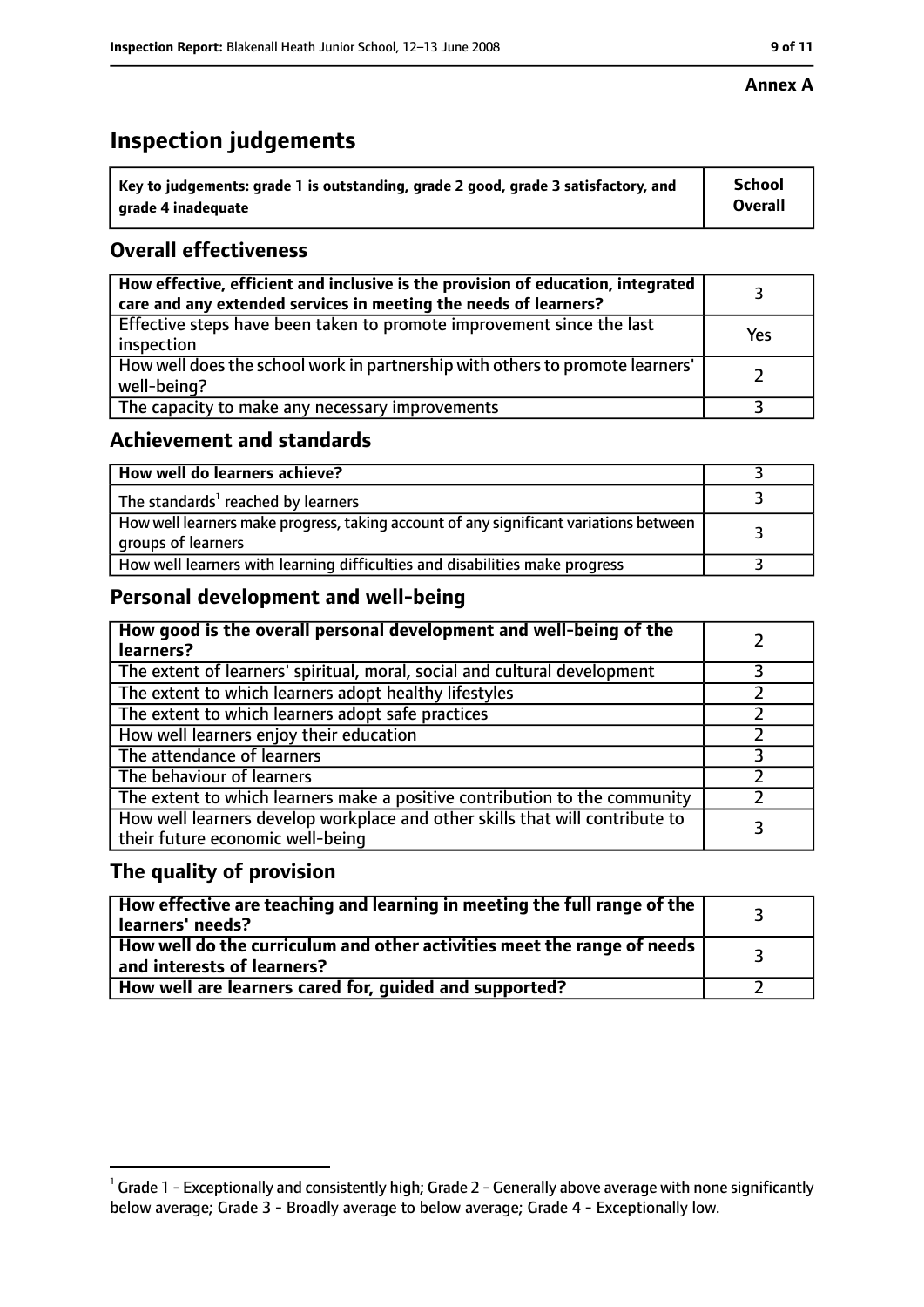# **Leadership and management**

| How effective are leadership and management in raising achievement<br>and supporting all learners?                                              | 3         |
|-------------------------------------------------------------------------------------------------------------------------------------------------|-----------|
| How effectively leaders and managers at all levels set clear direction leading<br>to improvement and promote high quality of care and education |           |
| How effectively leaders and managers use challenging targets to raise standards                                                                 | 3         |
| The effectiveness of the school's self-evaluation                                                                                               | 3         |
| How well equality of opportunity is promoted and discrimination tackled so<br>that all learners achieve as well as they can                     | 3         |
| How effectively and efficiently resources, including staff, are deployed to<br>achieve value for money                                          | 3         |
| The extent to which governors and other supervisory boards discharge their<br>responsibilities                                                  | 3         |
| Do procedures for safequarding learners meet current government<br>requirements?                                                                | Yes       |
| Does this school require special measures?                                                                                                      | <b>No</b> |
| Does this school require a notice to improve?                                                                                                   | No        |